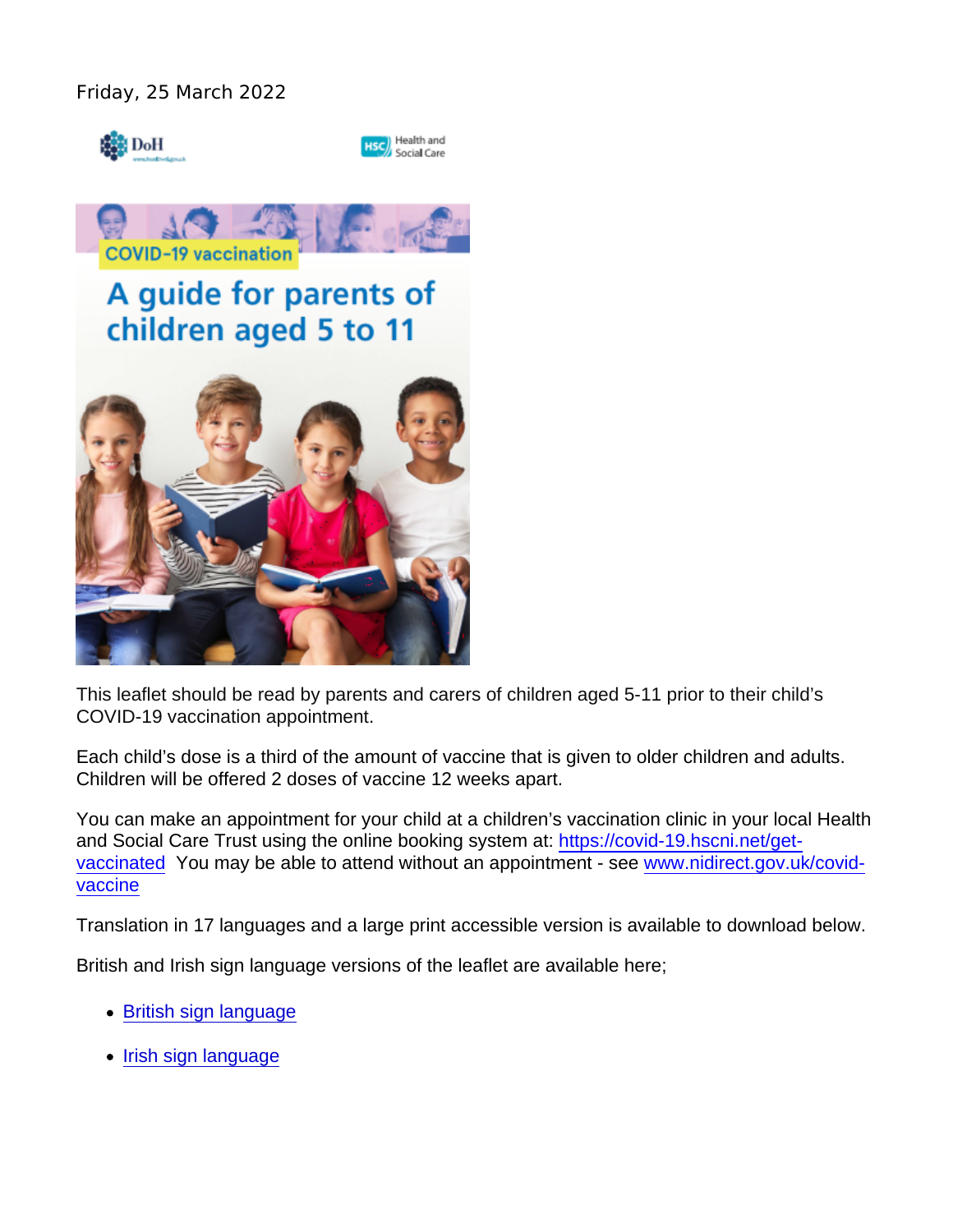## Details

Format A5, 8 pages PDF only Target group Parents of 5-11s

## Downloads

Attachment Size [COVID-19 vaccination Guide for parents of](https://www.publichealth.hscni.net/sites/default/files/2022-02/COVID-19_Guide_for_parents_of_5-11years_A5_8pp_leaflet_25_02_22 FINAL.PDF) 5-11s English MB22 [COVID-19 guide for parents of children aged](https://www.publichealth.hscni.net/sites/default/files/2022-02/COVID-19 guide for parents of children aged 5-11_25.2.22.docx) 5-11\_252.20.5282.KBBcx [COVID-19 guide for parents of children 5-11](https://www.publichealth.hscni.net/sites/default/files/2022-03/COVID-19 guide for parents of children 5-11- Arabic - 2.22.pdf)- Arabic - 2.22.pdf 343.35 KB [COVID-19 guide for parents of children 5-11-](https://www.publichealth.hscni.net/sites/default/files/2022-03/COVID-19 guide for parents of children 5-11- Bulgarian - 2.22.pdf) Bulgarian - 2.22.pd 611.83 KB [COVID-19 guide for parents of children 5-11- Chine](https://www.publichealth.hscni.net/sites/default/files/2022-03/COVID-19 guide for parents of children 5-11- Chinese Complex - 2.22.pdf)se Complex -666.04 KB [COVID-19 guide for parents of children 5-11-](https://www.publichealth.hscni.net/sites/default/files/2022-03/COVID-19 guide for parents of children 5-11- Chinese Simplified - 2.22.pdf) Chines 348 implified [2.22.p](https://www.publichealth.hscni.net/sites/default/files/2022-03/COVID-19 guide for parents of children 5-11- Chinese Simplified - 2.22.pdf)df KB [COVID-19 guide for parents of children 5-1](https://www.publichealth.hscni.net/sites/default/files/2022-03/COVID-19 guide for parents of children 5-11- Farsi - 2.22.pdf)1- Farsi - 2.22.pdf 280.05 KB [COVID-19 guide for parents of children 5-11- H](https://www.publichealth.hscni.net/sites/default/files/2022-03/COVID-19 guide for parents of children 5-11- Hungarian - 2.22.pdf)ungarian - 2.22.pd 252.55 KB [COVID-19 guide for parents of children 5-](https://www.publichealth.hscni.net/sites/default/files/2022-03/COVID-19 guide for parents of children 5-11- Irish - 2.22.pdf)11- Irish - 2.22.pdf 586.02 KB [COVID-19 guide for parents of children 5-11](https://www.publichealth.hscni.net/sites/default/files/2022-03/COVID-19 guide for parents of children 5-11- Latvian - 2.22.pdf)- Latvian - 2.22.pdf 500.94 KB [COVID-19 guide for parents of children 5-11- L](https://www.publichealth.hscni.net/sites/default/files/2022-03/COVID-19 guide for parents of children 5-11- Lithuanian - 2.22.pdf)ithuanian - 2.22.pd 225.24 KB [COVID-19 guide for parents of children 5-1](https://www.publichealth.hscni.net/sites/default/files/2022-03/COVID-19 guide for parents of children 5-11- Polish - 2.22.pdf)1- Polish - 2.22.pdf 293.38 KB [COVID-19 guide for parents of children 5-11- P](https://www.publichealth.hscni.net/sites/default/files/2022-03/COVID-19 guide for parents of children 5-11- Portuguese - 2.22.pdf)ortuguese - 2.22.pdf 148.73 KB